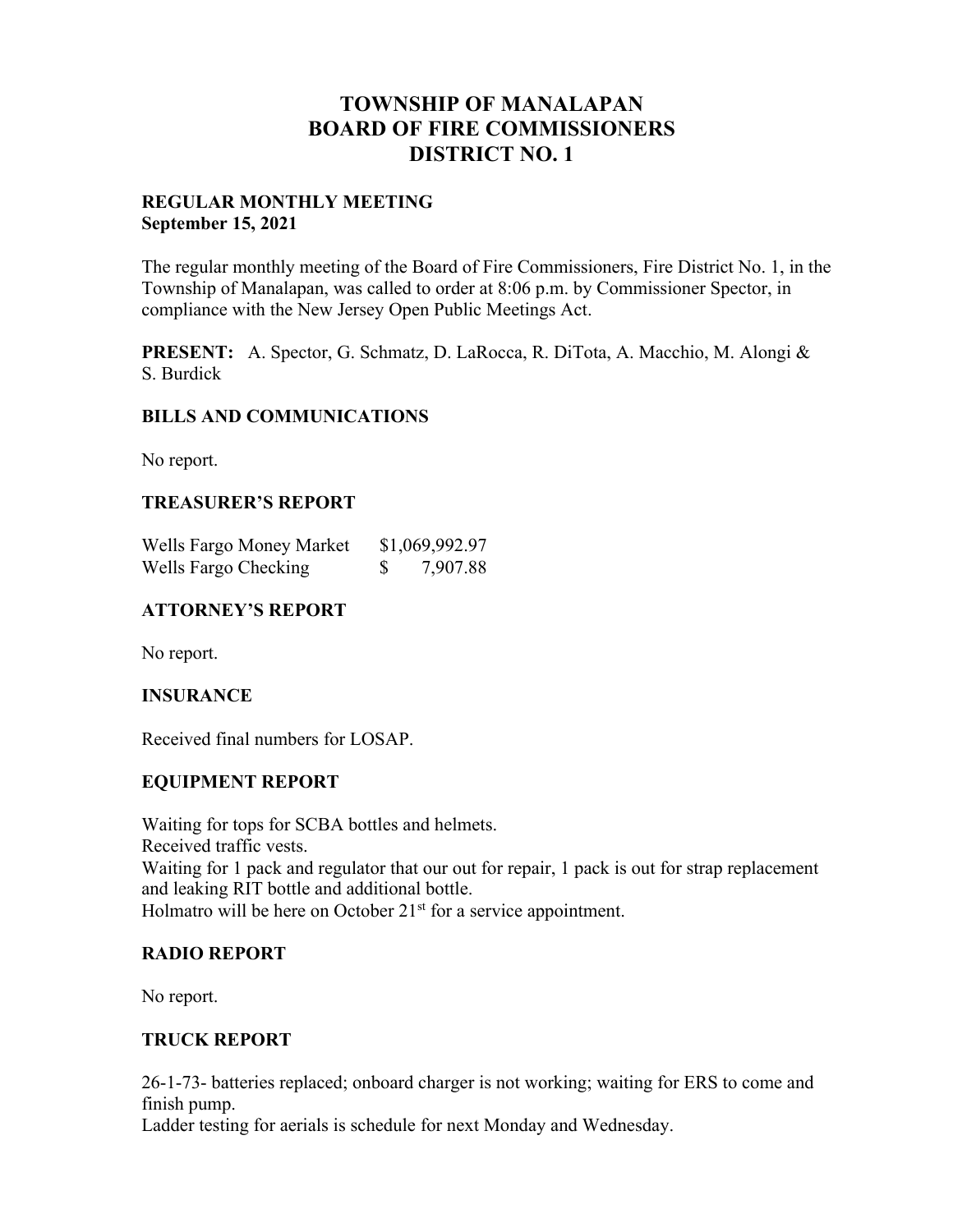# **CHIEF'S REPORT**

Had 49 calls for the month of August. Had hands on Res Q Jack training this evening. DeWalt tools are in service on 26-1-74. Requesting 2 ½ gate valve for 73 deck gun for \$280 and 4 heavy duty ratchet straps.

# **MEMBERSHIP REPORT**

No report.

# **ASSOCIATION REPORT**

Shed roof is leaking; received quote from JOB for \$1,900. Gutters in back building need to be cleaned. Need to purchase updated shirt for DiTota. Power surge at Satellite knocked fob system out.

## **TRUSTEES' REPORT**

No report.

## **OLD BUSINESS**

See attached.

## **NEW BUSINESS**

Commissioner LaRocca made a motion to pay all vouchers; this was seconded by Commissioner DiTota. All voted aye.

Commissioner LaRocca made a motion for \$280 to purchase a 2 ½ gate valve for 26-1-73; this was seconded by Commissioner Macchio. All voted aye.

Commissioner LaRocca made a motion for \$250 to purchase 4 heavy duty ratchet straps; this was seconded by Commissioner Schmatz. All voted aye.

Commissioner LaRocca made a motion for \$2,100 for JOB Construction to repair shed roof; this was seconded by Commissioner Macchio. All voted aye.

Commissioner Schmatz made a motion not to exceed \$300 for meals for members attending the Wildwood Firemen's Convention; this was seconded by Commissioner DiTota. All voted aye.

Commissioner LaRocca made a motion for \$20,000 to purchase 5 sets of gear for Josh Shalikar, Sam Moran, Rebecca Alouf, Leon Galler & Ken Puccio; this was seconded by Commissioner DiTota. All voted aye.

Commissioner DiTota made a motion to increase our LOSAP payment to \$311,328 to cover rate increase and cost of leaving increase; this was seconded by Commissioner LaRocca. All voted aye.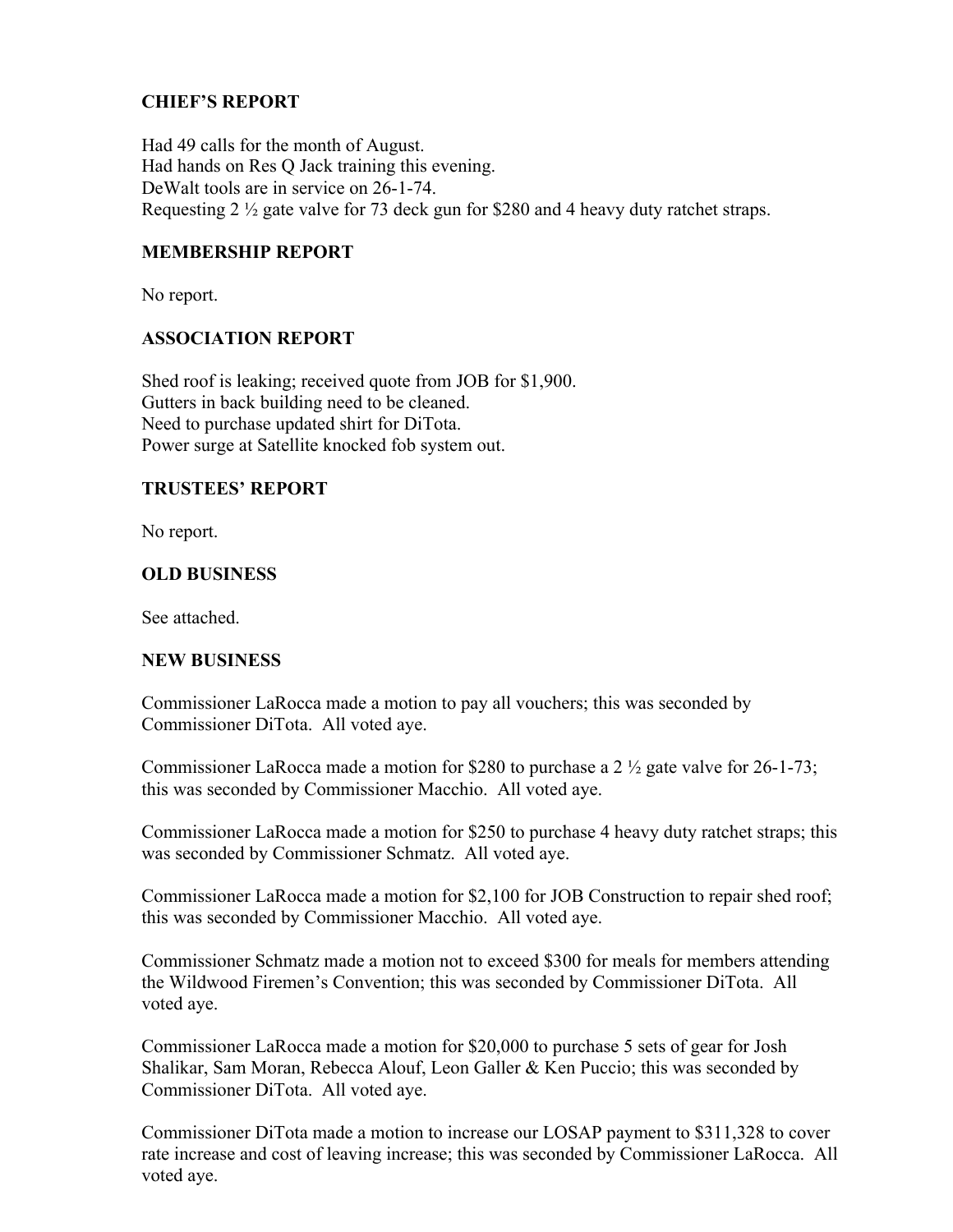Meeting opened to the public at 8:52 p.m.

A motion was made by Commissioner Spector to adjourn; it was seconded by Commissioner Macchio and all voted aye.

Meeting adjourned at 8:55 p.m.

 Respectfully submitted, George Schmatz, Treasurer